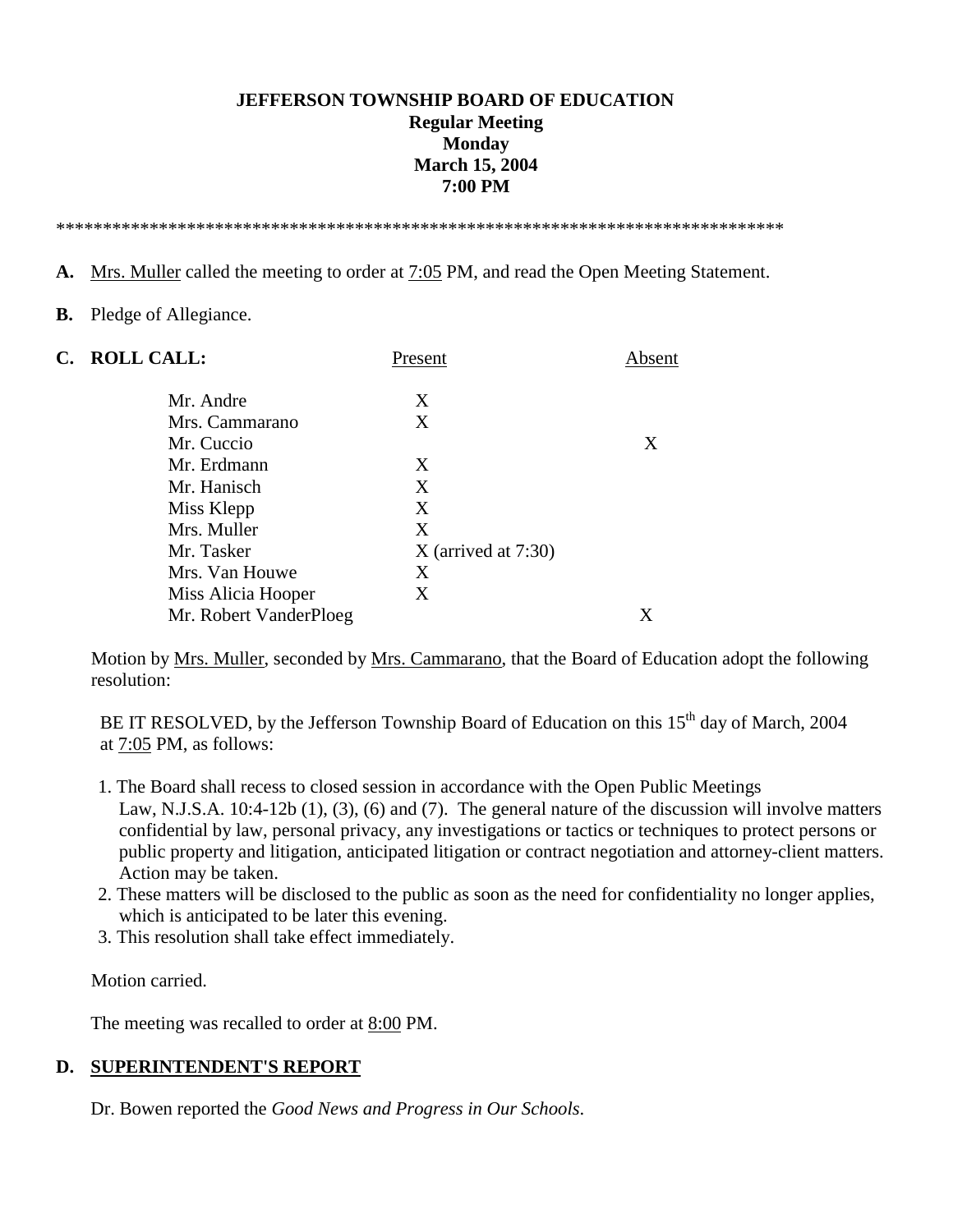### **E. PRESENTATIONS**

- Summer School Dr. Thornton
- Continuity of academic progress while transitioning during school construction Dr. Thornton
- Energy Savings Plan Dr. Bowen

# **F. MINUTES OF MEETINGS**

**F.1** Motion by Mr. Andre, seconded by Mr. Tasker, that the minutes of the following meeting be approved as submitted:

February 9, 2004 - Work Session Meeting

| Roll call vote: Mr. Andre<br>$- Yes$ |                   | Miss Klepp - Yes Mr. Tasker - Yes          |
|--------------------------------------|-------------------|--------------------------------------------|
| Mrs. Cammarano - Yes                 |                   | Mr. Hanisch - Abstain Mrs. Van Houwe - Yes |
| Mr. Erdmann<br>- Yes                 | Mrs. Muller - Yes |                                            |

Seven in favor. One abstention. Motion carried.

**F.2** Motion by Mr. Andre, seconded by Mr. Tasker, that the minutes of the following meeting be approved as submitted:

February 17, 2004 - Regular Session Meeting

| Roll call vote: Mr. Andre | - Yes | Miss Klepp - Yes  | Mr. Tasker           | - Yes |
|---------------------------|-------|-------------------|----------------------|-------|
| Mrs. Cammarano - Yes      |       | Mr. Hanisch - Yes | Mrs. Van Houwe - Yes |       |
| Mr. Erdmann               | - Yes | Mrs. Muller - Yes |                      |       |

All in favor. Motion carried.

# **G. FINANCE COMMITTEE**

 **G.1** Motion by Mrs. Muller, seconded by Mr. Andre, that the Board of Education accept the recommendation of the Superintendent to submit the revised proposed 2004-05 school district budget to the County Superintendent:

| General Fund         | \$42,735,217 | With a Tax Levy of \$28,975,758 |
|----------------------|--------------|---------------------------------|
| Special Revenue Fund | 738.977      |                                 |
| Debt Service Fund    | \$2,266,624  | With a Tax Levy of $$1,699,567$ |
|                      |              |                                 |
| Total 2004-05 Budget | \$45,740,818 |                                 |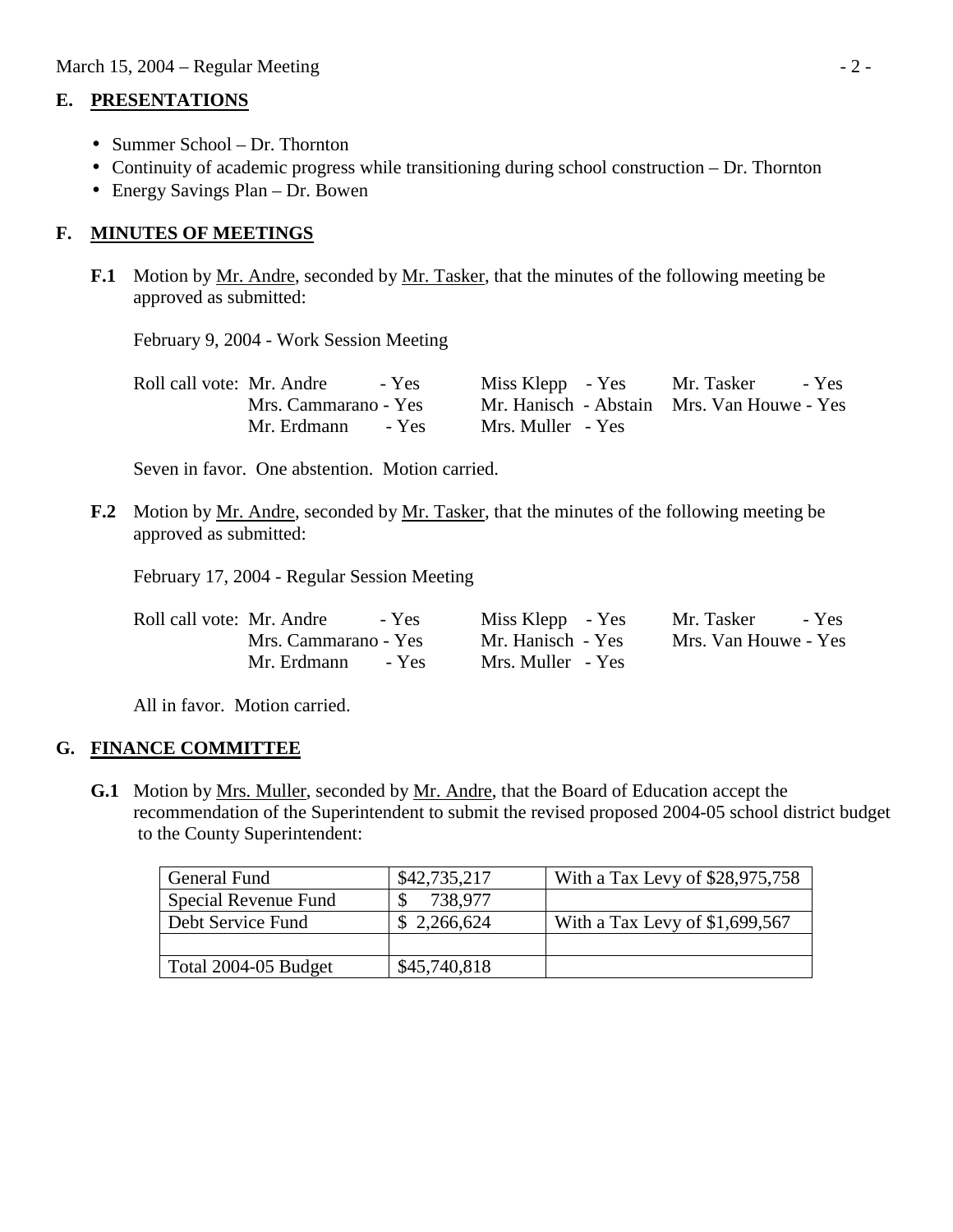| Change in Enrollment              | 169,704     |            |
|-----------------------------------|-------------|------------|
| Capital Outlay Expenditures       | 398,349     |            |
| <b>Pupil Transportation Costs</b> | 196,171     |            |
| <b>Special Education Costs</b>    | 87,408      |            |
| <b>New School Costs</b>           | \$1,970,879 | Attachment |
| <b>Banked CAP</b>                 | 130.491     |            |

Utilizing Special Growth Limitation Adjustments (SGLA's) of:

| Roll call vote: Mr. Andre<br>- Yes | Miss Klepp - Yes  | - Yes<br>Mr. Tasker  |
|------------------------------------|-------------------|----------------------|
| Mrs. Cammarano - Yes               | Mr. Hanisch - Yes | Mrs. Van Houwe - Yes |
| Mr. Erdmann<br>- Yes               | Mrs. Muller - Yes |                      |

All in favor. Motion carried.

 Motion by Mrs. Muller, seconded by Mrs. Cammarano, to accept the recommendation of the Superintendent to approve and adopt motions G.2 and G.3, as described below:

 **G.2** Motion to approve the list of **requisitions** dated February 2004 in the amount of \$258,289.19.

**G.3** Motion to approve the **bills list** dated February 2004 in the amount of \$2,702,138.30.

| Roll call vote: Mr. Andre<br>- Yes | Miss Klepp - Yes      | Mr. Tasker<br>- Yes  |
|------------------------------------|-----------------------|----------------------|
| Mrs. Cammarano - Yes               | Mr. Hanisch - Yes     | Mrs. Van Houwe - Yes |
| Mr. Erdmann<br>- Yes               | Mrs. Muller - Abstain |                      |

Seven in favor. One abstention. Motion carried.

 Motion by Mrs. Muller, seconded by Mrs. Cammarano, to accept the recommendation of the Superintendent to approve and adopt motions G.4 through G.9, as described below:

**G.4** Motion to accept the **Treasurer and Secretary's Report** dated January 31, 2004.

**G.5** Motion to approve the **transfers** dated February 2004, in the amount of \$48,941.33.

- **G.6** Motion that the Board of Education approve the **certification** by the Board Secretary, pursuant to NJAC  $6A:23-2.11(c)3$ , that as of February 29, 2004 no line item account has encumbrances and expenditures, which in total exceed the line item appropriation in violation of NJAC 6A:23-2.11(a).
- **G.7** Motion to certify, in accordance with NJAC 6A:23-2.11(c)4, that as of January 31, 2004, after review of the Board Secretary's and Treasurer's **Monthly Financial Reports** and upon consultation with the appropriate district officials, to the best of our knowledge no major account or fund has been overexpended in violation of NJAC 6A:23-2.11(b), and that sufficient funds are available to meet the district's financial obligations for the remainder of the fiscal year.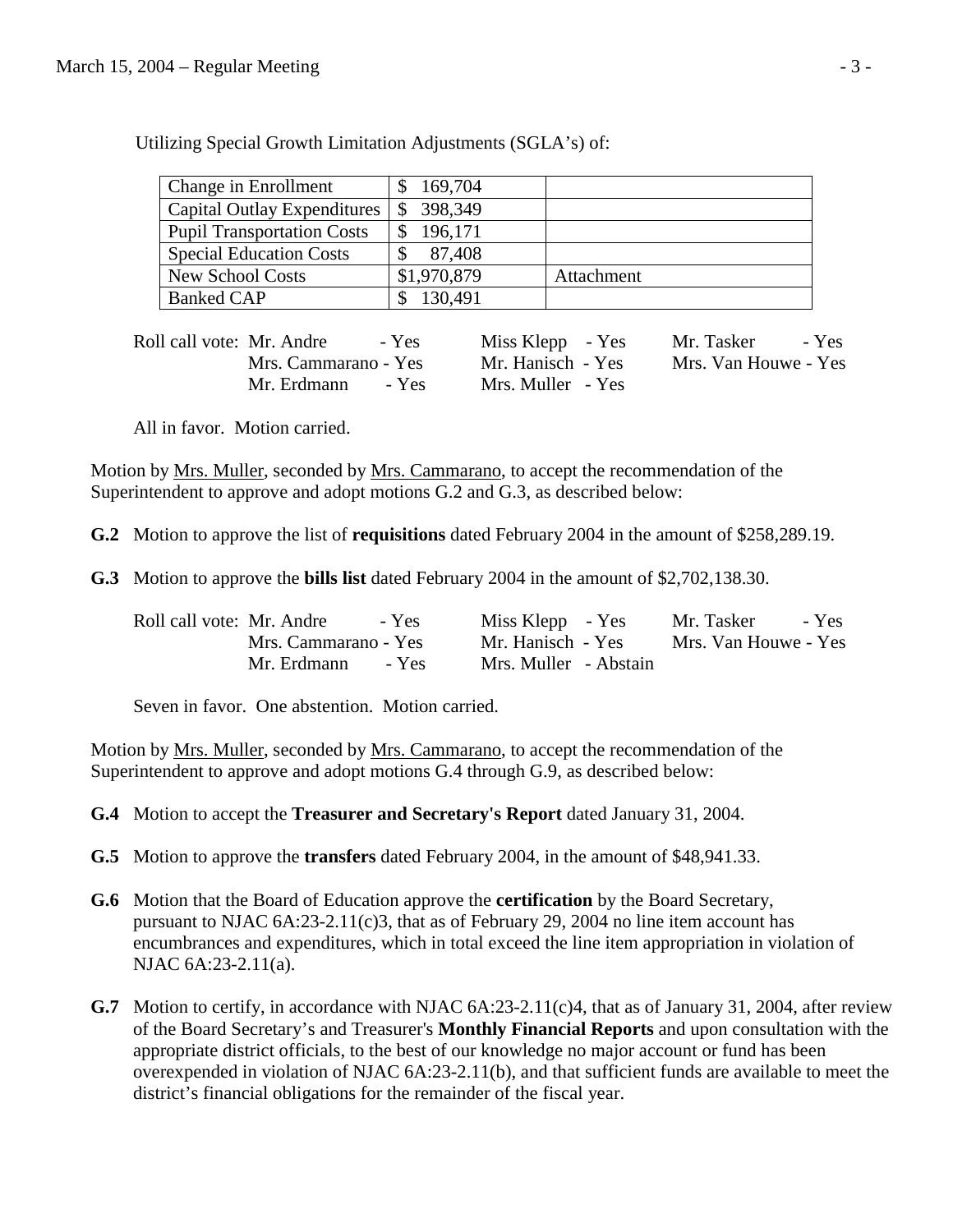|       | Check #<br>Date | Amount     | Account                    |
|-------|-----------------|------------|----------------------------|
| 29062 | 11/25/02        | \$<br>5.58 | Preschool                  |
| 28923 | 06/20/02        | 350.00     | <b>Foxwood Memorial</b>    |
| 28913 | 06/05/02        | 175.00     | <b>FEA</b>                 |
| 28874 | 05/07/02        | 33.20      | <b>Music Marching Band</b> |
| 28863 | 04/26/02        | 21.00      | Yearbook                   |
| 28855 | 04/22/02        | 28.00      | Yearbook                   |
| 28678 | 11/24/01        | 49.45      | Drama                      |
| 28604 | 09/12/01        | 5.00       | PE Locks                   |
| 28569 | 06/22/01        | 1,341.73   | <b>Class 2001</b>          |
| 28500 | 05/23/01        | 100.00     | Choir                      |
| 28325 | 02/07/01        | 3.94       | Preschool                  |
| 28234 | 11/30/00        | 8.98       | Preschool                  |
| 28133 | 10/12/00        | 15.36      | Preschool                  |
| 28064 | 06/22/00        | 26.85      | Each One Reach One         |
| 28063 | 06/21/00        | 10.00      | Yearbook                   |
| 28026 | 06/08/00        | 15.00      | <b>FBLA</b>                |
| 27903 | 04/19/00        | 2.85       | Preschool                  |
| 27710 | 04/09/00        | 12.57      |                            |
| 26645 |                 | 595.89     |                            |
| 26145 |                 | 3.58       |                            |
| 26076 |                 | 4.96       |                            |

 **G.8** Motion to approve voiding and removing outstanding checks dated between 2000 – 2002 from the Jefferson Township High School Student Activities Account, as shown below:

 **G.9** Motion to approve closing out dormant accounts within the Jefferson Township High School Student Activities Account and transfer balances into "Principal's Apple" to be utilized for the students, as shown below:

| Account Name                      | Amount  |
|-----------------------------------|---------|
| 25 <sup>th</sup> Anniversary Acct | \$20.47 |
| <b>AA</b> Alateen                 | 16.65   |
| <b>ARC</b>                        | 38.95   |
| <b>BiCentennial History</b>       | 4.00    |
| <b>Boys Baseball</b>              | 13.76   |
| <b>Boys Cross Country</b>         | 1.20    |
| <b>Business Adv. Acct</b>         | 125.00  |
| Cafe' Soda Vending                | 10.21   |
| Cheerleaders                      | 32.56   |
| <b>Community Service</b>          | 48.00   |
| Drama London Trip                 | 25.00   |
| Football                          | 44.13   |
| <b>French Honor Society</b>       | 14.85   |
| <b>German Honor Society</b>       | 30.19   |
| Hall of Fame                      | 328.00  |
| High School Alumni Acct           | 15.02   |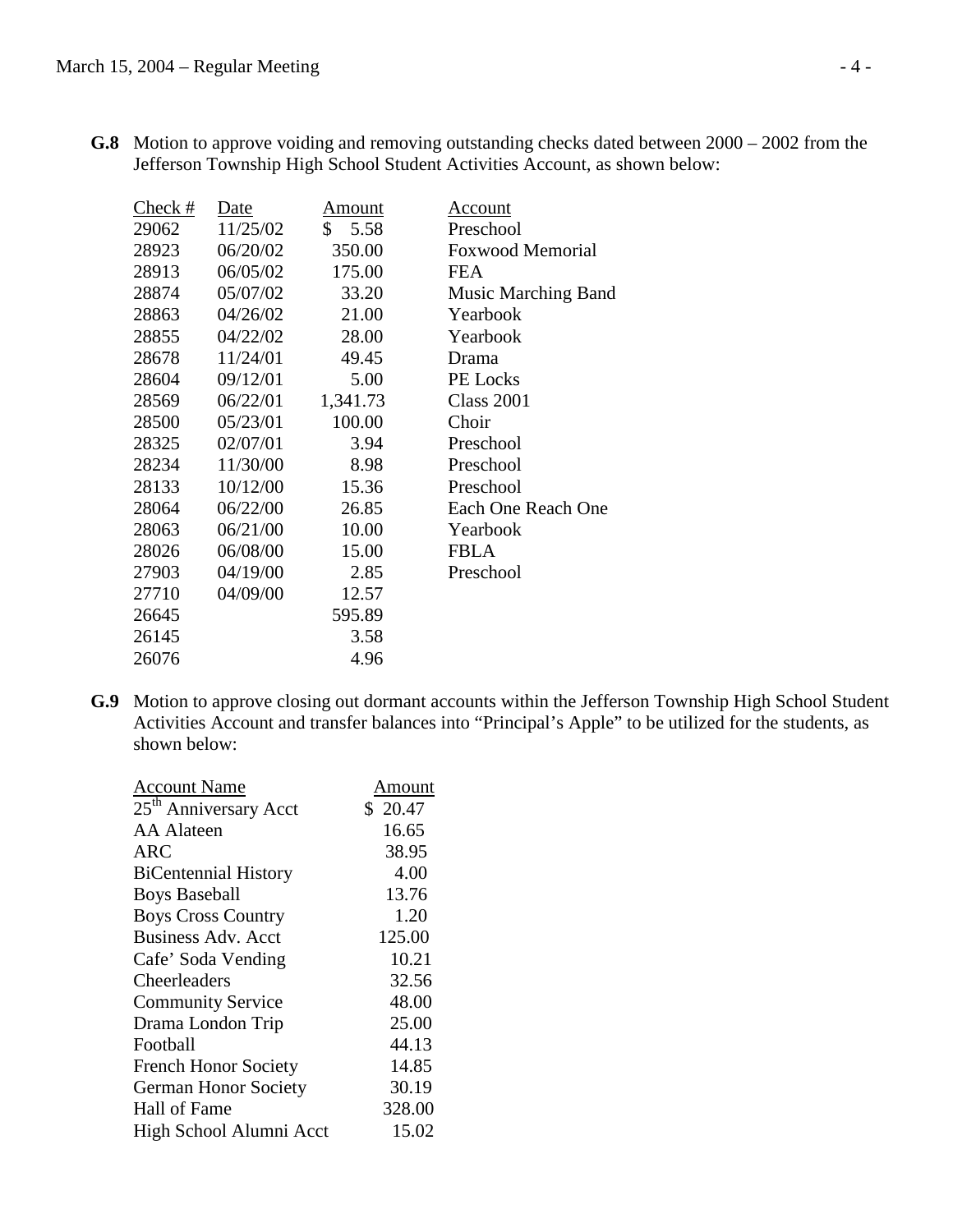#### **G.9 continued**:

| <b>Account Name</b>       |                                     | Amount         |                                                            |                                    |       |
|---------------------------|-------------------------------------|----------------|------------------------------------------------------------|------------------------------------|-------|
| Journalism                |                                     | 1.37           |                                                            |                                    |       |
| Math Circul               |                                     | 6.15           |                                                            |                                    |       |
| Petty Cash                |                                     | 19.50          |                                                            |                                    |       |
| Weight Room               |                                     | 75.20          |                                                            |                                    |       |
| Roll call vote: Mr. Andre | Mrs. Cammarano - Yes<br>Mr. Erdmann | - Yes<br>- Yes | Miss Klepp - Yes<br>Mr. Hanisch - Yes<br>Mrs. Muller - Yes | Mr. Tasker<br>Mrs. Van Houwe - Yes | - Yes |

All in favor. Motion carried.

### **H**. **PERSONNEL COMMITTEE**

Motion by Mr. Tasker, seconded by Mrs. Muller, to accept the recommendation of the Superintendent to approve and adopt motions H.1 and H.2, as described below:

 **H.1** Motion to appoint and submit to the County Superintendent applications for **emergent hiring** and the applicant's attestation that he/she has not been convicted of any disqualifying crime pursuant to the provisions of N.J.S.A. 18A:6-7.1 et. Seq., N.J.S.A. 18A:39-17 et. seq., or N.J.S.A. 18A:6-4.13 et. seq. for those employees listed below: (All appointments are contingent upon receipt of proper teaching certification and all salary placements are pending receipt of college transcripts verifying degree status and letter stating years of service in other districts, \* denotes mentoring required) Appointments effective during the 2003-2004 school year.

#### **Personnel**

|                             | Nature of                           |                      |  |                   |                 | Date                    | Date    |                                                                           |  |
|-----------------------------|-------------------------------------|----------------------|--|-------------------|-----------------|-------------------------|---------|---------------------------------------------------------------------------|--|
| <b>Name</b>                 | <b>Action</b>                       | <b>Position</b>      |  | <b>StepSalary</b> | Loc.            | <b>EffectiveTermin.</b> |         | <b>Discussion</b>                                                         |  |
| A: Administrators           |                                     |                      |  |                   |                 |                         |         |                                                                           |  |
| <b>B: Instructional</b>     |                                     |                      |  |                   |                 |                         |         |                                                                           |  |
| <b>Judy Shinberg</b>        | Retirement                          | LDT/C                |  |                   | <b>JTHS</b>     | 5/1/04                  |         | 5/1/04 To retire 5/1/04 after 26.5 years                                  |  |
| <b>Robert Elder</b>         | Retirement                          | Grade 6 Teacher      |  |                   | <b>JTMS</b>     | 6/30/04                 |         | 6/30/04 To retire 6/30/04 after 33 years                                  |  |
| Shannon Castimore           | Extension<br>ofLeave of<br>Absence  | Grade 4 teacher      |  |                   | <b>WR</b>       |                         |         | 5/10/04 8/31/04 Extension of present leave effective 5/10/04 -<br>8/31/04 |  |
| Kristie Rowe                | Extension of<br>eave of.<br>Absence | Grade 5 teacher      |  |                   | <b>WR</b>       |                         |         | 3/26/04 8/31/04 Extension of present leave effective 3/26/04 -<br>8/31/04 |  |
| Donna DeVane                | Extension of<br>Appointment         | Long-term Sub        |  | \$187.44/diem     | <b>WR</b>       |                         |         | 3/26/04 6/30/04 To replace Kristie Rowe                                   |  |
| <b>C: Non-Instructional</b> |                                     |                      |  |                   |                 |                         |         |                                                                           |  |
| John DiTacconi              | Resignation                         | Custodian            |  |                   | <b>Stanlick</b> | 2/27/04                 | 2/27/04 |                                                                           |  |
| Laura Morgan                | Resignation                         | Library Aide         |  |                   | <b>Stanlick</b> | 3/2/04                  | 3/2/04  |                                                                           |  |
| Alice Cassara               | Appoint                             | <b>PSD Aide Am</b>   |  | \$13.09/hr        | Milton          | 2/9/04                  |         | 6/30/04 One to one aide for PSD student                                   |  |
| Susan Peterson              | Appoint                             | One to One Aide      |  | \$13.09/hr        | <b>Stanlick</b> | 3/2/04                  |         | $6/30/04$ 9 $\frac{3}{4}$ hrs per week at Spec Ed rate                    |  |
| Noreen O'Neill              | Appoint                             | One to One Aide      |  | \$13.09/ hr       | Stanlick        | 3/2/04                  |         | $6/30/04$ 9 % hrs per week at Spec Ed rate                                |  |
| D: Substitutes/Other        |                                     |                      |  |                   |                 |                         |         |                                                                           |  |
| Stephanie Tate              | Appoint                             | Long-term Substitute |  | \$91.85/ diem     | <b>JTMS</b>     |                         |         | 1/26/04 6/30/04 Replacement for D. Anello                                 |  |
| Michele Cannizzaro          | Appoint                             | Long-term Substitute |  | \$187.44/diem     | <b>WR</b>       |                         |         | 2003/04 2003/04 To replace K. Hille if needed                             |  |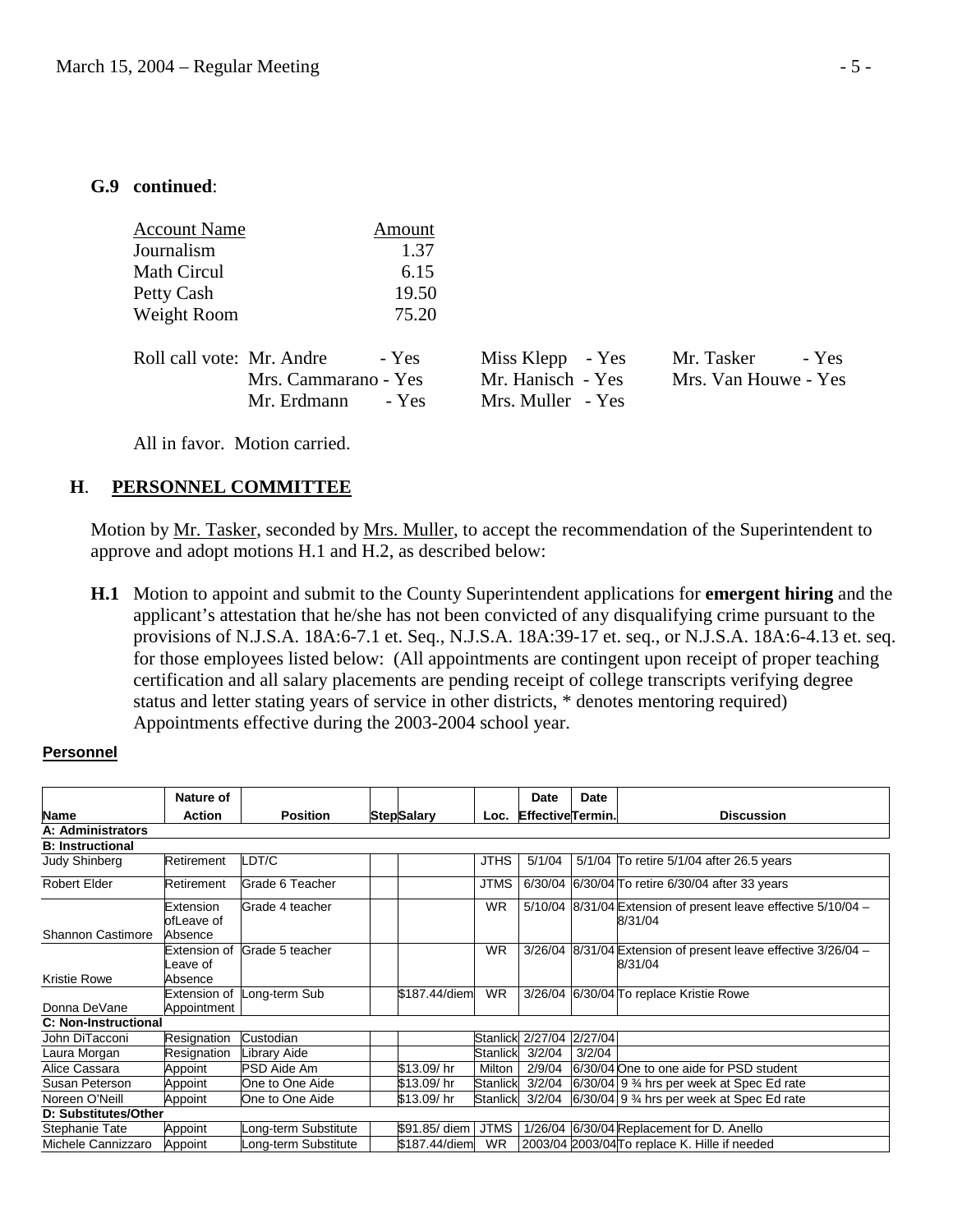### March 15, 2004 – Regular Meeting  $\sim$  6 -

| Amy Gaul                    | Appoint | Substitute      | \$80/ diem | 2003/04 | Substitute teacher        |
|-----------------------------|---------|-----------------|------------|---------|---------------------------|
| Diane Belli                 | Appoint | Substitute      | \$80/ diem | 2003/04 | Substitute teacher        |
| Vicki Tannotta              | Appoint | Substitute      | \$80/ diem | 2003/04 | Substitute teacher        |
| Michele Schiumo             | Appoint | Substitute      | \$80/ diem | 2003/04 | Substitute teacher        |
| Melanie VanderPloeg Appoint |         | Substitute      | \$80/diem  | 2003/04 | Substitute teacher        |
| Mary Ann Cantwell           | Appoint | Substitute Aide | \$6.97/ hr | 2003/04 | Substitute aide positions |

#### **H.1 continued:**

| E. Extra Duty Pay       |         |                           |               |              |                                                 |
|-------------------------|---------|---------------------------|---------------|--------------|-------------------------------------------------|
| <b>Barbara Donnelly</b> | Appoint | <b>ABA Tutoring</b>       | \$334.08      |              | 1/6/04 1/29/04 ABA tutoring                     |
| Patricia Szuszowski     | Appoint | <b>ABA Tutoring</b>       | \$313.12      |              | 12/30/03 1/30/04 ABA Tutoring                   |
| Sherry Lenox            | Appoint | Speech/Lang. Services     | \$188.71/diem |              | 7 days for speech evaluations                   |
| Linda Devore            | Appoint | <b>Curriculum Writing</b> | \$30/hr       | 2003/04      | Video & Studio Productions Not to exceed 15 hrs |
| Sue Tordoff             | Appoint | Asst Lacrosse             | \$2866.79     | JTHS 2003/04 | <b>JTHS Asst Coach</b>                          |

**H.2** Motion to approve the following job descriptions:

School Psychologist, Learning Disabilities Teacher-Consultant and School Social Worker

| Roll call vote: Mr. Andre |                      | - Yes | Miss Klepp - Yes  | Mr. Tasker           | - Yes |
|---------------------------|----------------------|-------|-------------------|----------------------|-------|
|                           | Mrs. Cammarano - Yes |       | Mr. Hanisch - Yes | Mrs. Van Houwe - Yes |       |
|                           | Mr. Erdmann          | - Yes | Mrs. Muller - Yes |                      |       |

All in favor. Motion carried.

# **I. EDUCATION COMMITTEE**

Motion by Mrs. Muller, seconded by Mr. Tasker, to accept the recommendation of the Superintendent to approve and adopt motions I.1 and I.2, as described below:

- **I.1** Motion to authorize ratification of the Educational Partnering Agreement with Picatinny Arsenal to support a national effort to increase the number of scientist and engineering students intended to develop an educational project designed to supplement traditional science, math and technology targeted towards middle/high school students.
- **I.2** Motion to approve placement of student(s) out of district as indicated below:

F-17-1 Hunterdon Learning Center March 10, 2004 at \$172.00 per diem

| Roll call vote: Mr. Andre<br>$-$ Yes | Miss Klepp - Yes  | Mr. Tasker - Yes     |
|--------------------------------------|-------------------|----------------------|
| Mrs. Cammarano - Yes                 | Mr. Hanisch - Yes | Mrs. Van Houwe - Yes |
| Mr. Erdmann<br>- Yes                 | Mrs. Muller - Yes |                      |

All in favor. Motion carried.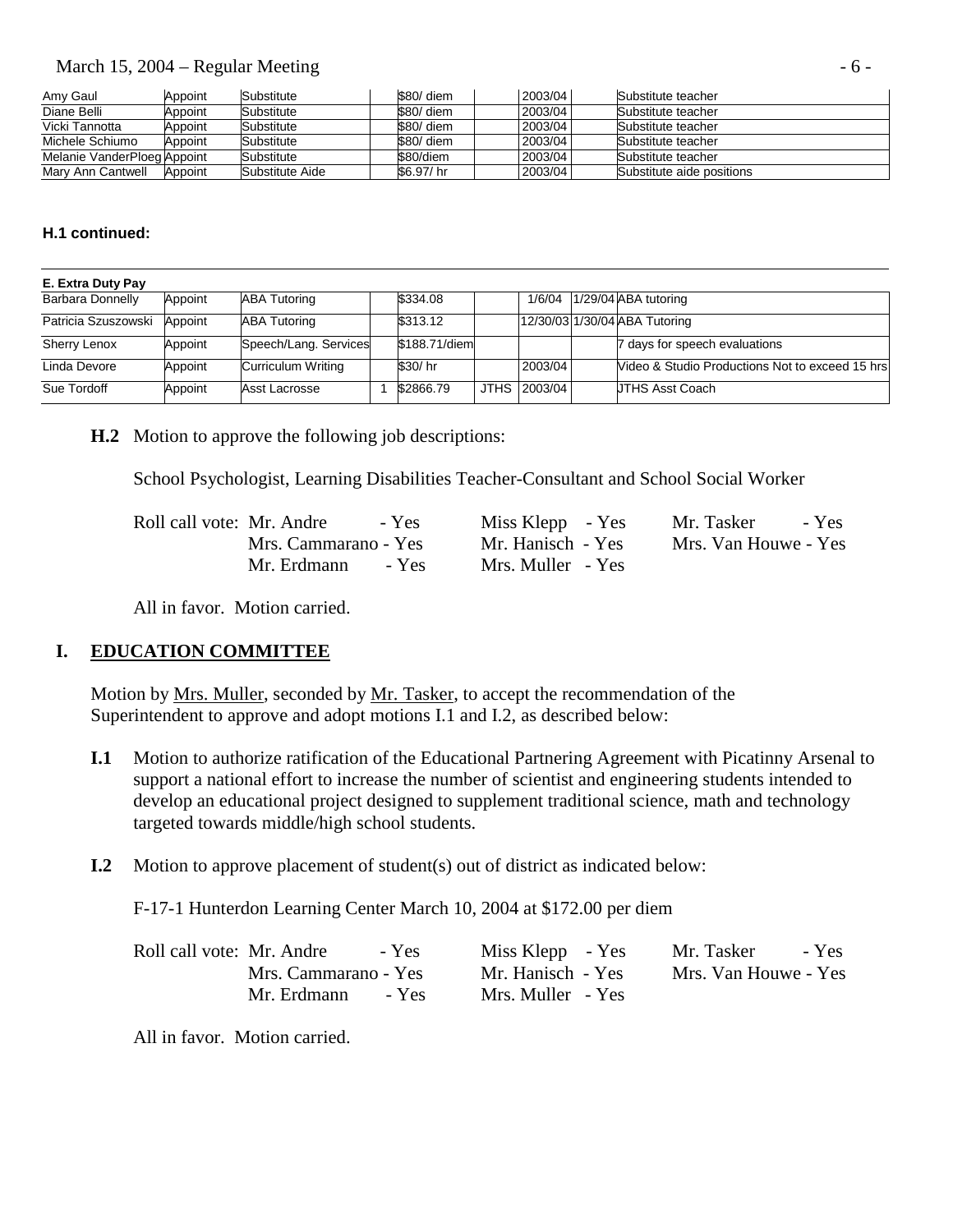### **I.3** Mrs. Muller noted the **enrollment** as of 2/27/04:

|                           | $Jun-03$ | <b>Feb 03</b> | <b>Feb 04</b> |
|---------------------------|----------|---------------|---------------|
| R. F. Drummond            | 100      | 102           | 98            |
| Milton                    | 181      | 179           | 217           |
| Cozy Lake                 | 314      | 319           | 278           |
| <b>Stanlick</b>           | 260      | 258           | 261           |
| E.T. Briggs               | 398      | 393           | 378           |
| White Rock                | 484      | 480           | 490           |
| <b>Total Elementary</b>   | 1,737    | 1,731         | 1,722         |
| <b>JTMS</b>               | 870      | 871           | 894           |
| <b>JTHS</b>               | 952      | 958           | 998           |
| <b>GRAND TOTAL</b>        | 3,559    | 3,560         | 3,614         |
| Tuition students received | 0        | $\theta$      |               |
| Out of district placement | 58       | 58            | 55            |

# **J. BUILDING NEEDS COMMITTEE**

Motion by Mr. Andre, seconded by Mr. Tasker, to accept the recommendation of the Superintendent to approve and adopt motion J.1, as amended:

**J.1** Motion to approve the following **change orders** for the HS/MS construction project:

| Contract #                                      | Change Order # | Contractor                  | Amount        |                                                                                                                           |
|-------------------------------------------------|----------------|-----------------------------|---------------|---------------------------------------------------------------------------------------------------------------------------|
| <b>Base Bid</b>                                 |                | <b>Four Strong Builders</b> | \$<br>4,500.  | Remove contact<br>cement and tile mastic                                                                                  |
| Base Bid and<br>Alt's GC1, 2, 3,<br>4, 5, 6 & 8 | 10             | <b>TAK Construction</b>     | \$<br>10,000. | Winterization                                                                                                             |
| <b>Base Bid</b>                                 | $\mathbf{1}$   | Sparta Steel Corp.          | 10,762.       | Additional roof<br>frames at Block B,<br>connecting link and<br>revising location of<br>wall louvers to<br>penetrate roof |
| Base Bid and                                    |                | <b>Brooks Mechanical</b>    | 12,183        | Re-installation of                                                                                                        |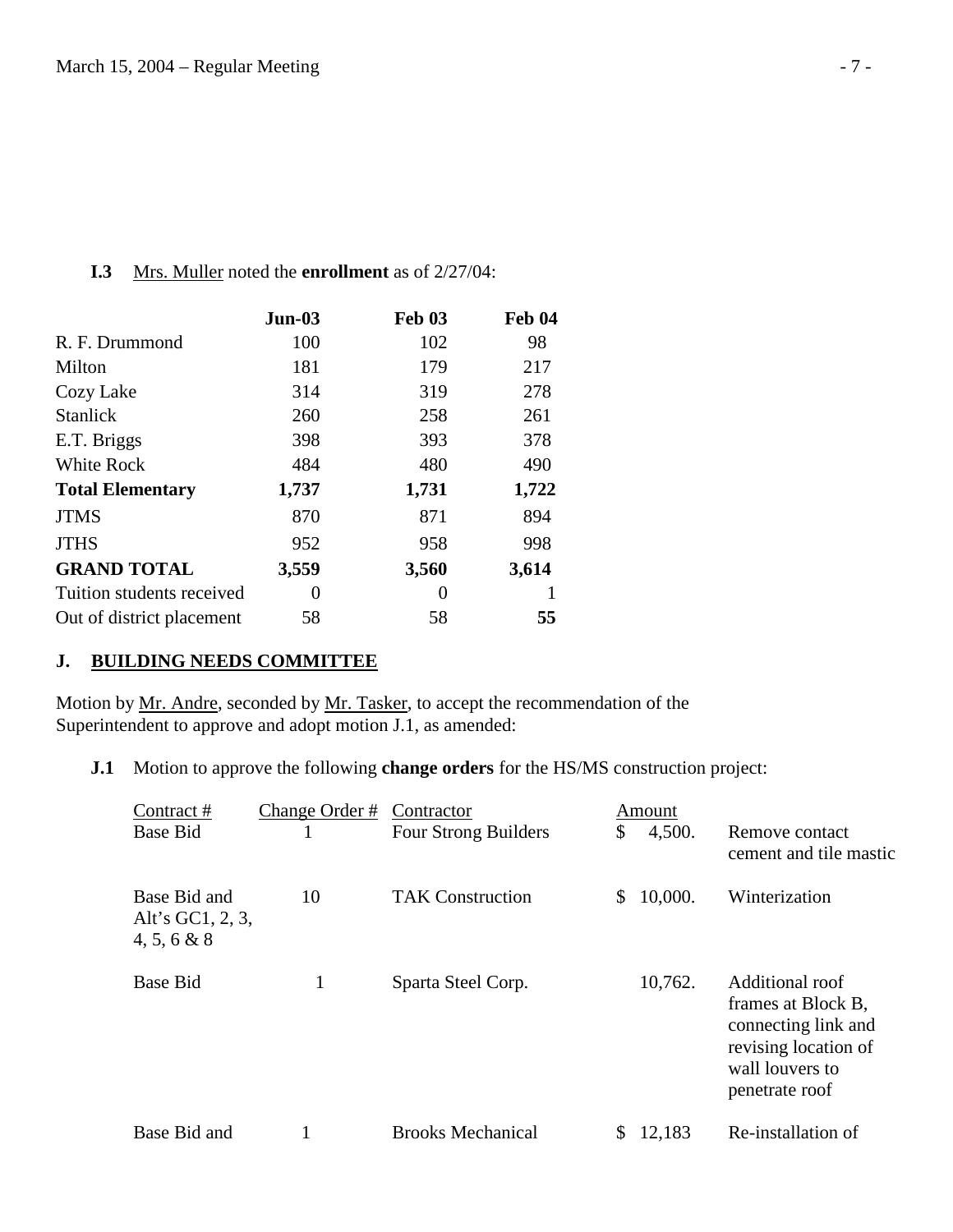March 15,  $2004 -$  Regular Meeting  $\sim 8 -$ 

Base Bid and 3 A. Pflugh \$ 6,168.11 Misc. sheetmetal Alt's H1 & 2 revisions in Block B Base Bid and 4 A. Pflugh \$ 9,579.50 Additional ductwork Alt's H1  $\&$  2 and curbs for vents through roof

### **J.1 continued**:

| Contract#                 | Change Order #       |           | Contractor                             |              | Amount                             |       |
|---------------------------|----------------------|-----------|----------------------------------------|--------------|------------------------------------|-------|
| Base Bid and              | 5                    | A. Pflugh |                                        | $$-3,185.87$ | Elimination of 2 roof              |       |
| Alt's H $1 & 2$           |                      |           |                                        |              | fans                               |       |
|                           |                      |           |                                        |              |                                    |       |
| Base Bid and              | 6                    | A. Pflugh |                                        |              | $$20,694.25$ Add 4 hot water coils |       |
| Alt's H $1 & 2$           |                      |           |                                        |              |                                    |       |
| Roll call vote: Mr. Andre |                      | - Yes     | Miss Klepp - Abstain Mr. Tasker        |              |                                    | - Yes |
|                           |                      |           |                                        |              |                                    |       |
|                           | Mrs. Cammarano - Yes |           | Mr. Hanisch - Yes Mrs. Van Houwe - Yes |              |                                    |       |
|                           | Mr. Erdmann          | - Yes     | Mrs. Muller - Abstain                  |              |                                    |       |

Six in favor. Two abstentions. Motion carried.

Motion by <u>Mrs. Muller</u>, seconded by <u>Mr. Tasker</u>, to accept the recommendation of the Superintendent to approve and adopt motions J.2 through J.5, as described below:

- **J.2** Motion to authorize Finelli Consulting Engineers, Inc. to proceed with survey and design work in an amount not to exceed \$2,000 of the grading near Block B due to existing piping being discovered below the MS/HS connector.
- **J.3** Motion to approve the lease purchase agreement with Avaya, not to exceed \$519,174, as reviewed by the Board Attorney. (Contract documents available for review)
- **J.4** Motion to give Aramark notice not to extend the initial term, which expires June 30, 2004.
- **J.5** Motion to authorize the Superintendent to advertise for solicitation of bids for Management of Environmental Building and Grounds Professional Services.

| Roll call vote: Mr. Andre | - Yes | Miss Klepp - Yes  | Mr. Tasker           | - Yes |
|---------------------------|-------|-------------------|----------------------|-------|
| Mrs. Cammarano - Yes      |       | Mr. Hanisch - Yes | Mrs. Van Houwe - Yes |       |
| Mr. Erdmann               | - Yes | Mrs. Muller - Yes |                      |       |

All in favor. Motion carried.

# **K. AUXILIARY COMMITTEE**

 Motion by Mrs. Cammarano, seconded by Mrs. VanHouwe, to accept the recommendation of the Superintendent to approve and adopt motions K.1 and K.2, as described below:

Alt P1 propane gas system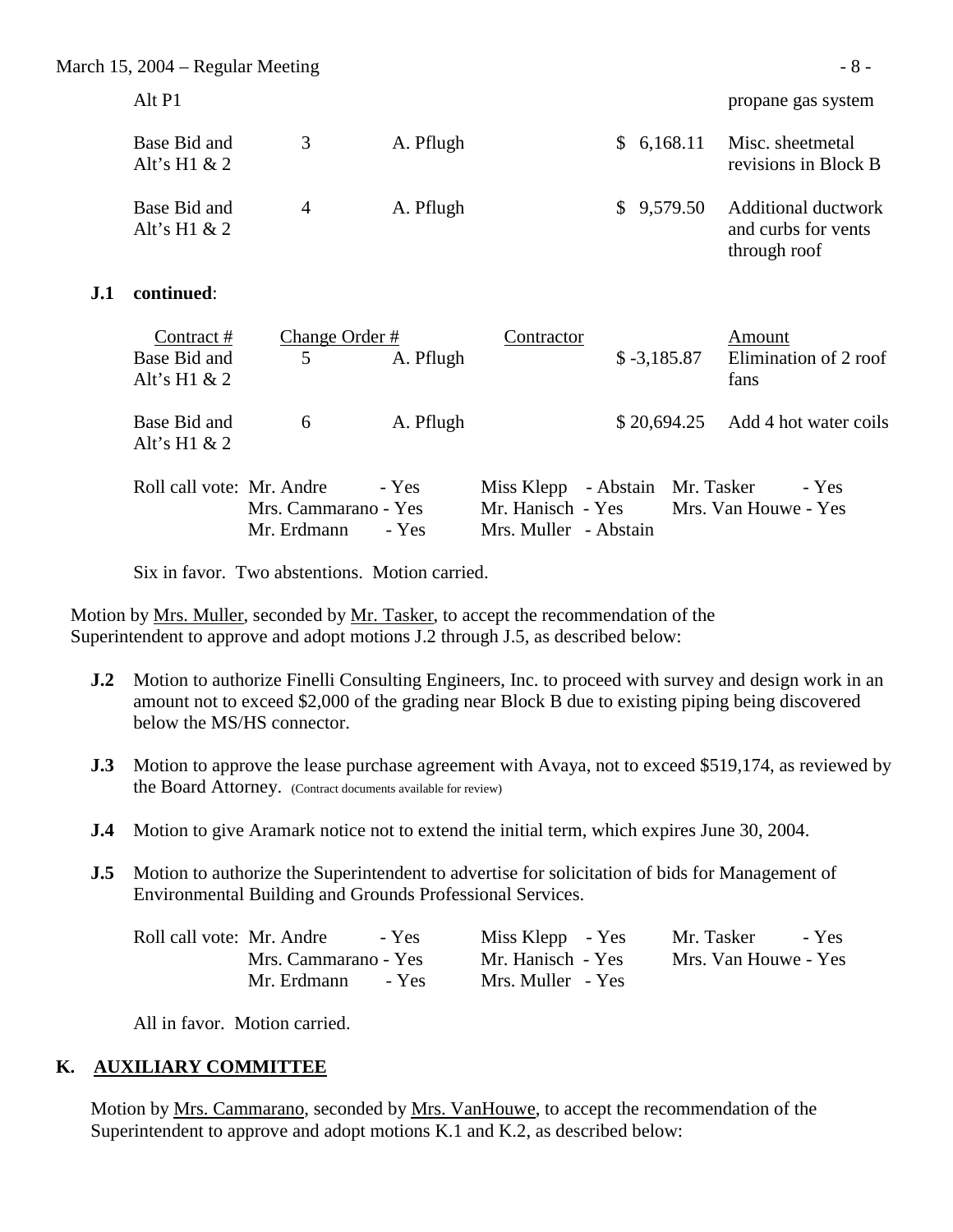- **K.1** Motion to approve a Trip Transportation Agreement with the **Jefferson Child Care & Education Center** to provide vehicles and drivers to be used for field trips, assessed at the fee of \$42 per hour for the use of the Jefferson Township School District buses.
- **K.2** Motion to approve the disposal of **obsolete equipment,** in accordance with Policy #7300, Disposition of Property, as listed below:

| Asset # | Equipment |
|---------|-----------|
| 615837  | Sharp TV  |

# **K.2 continued:**

The following is a list of obsolete equipment that had no asset numbers:

| HP Deskjet 960C (S/N MY13B1COPM- HP C8932A) |
|---------------------------------------------|
|                                             |
|                                             |
|                                             |
|                                             |
|                                             |

| Roll call vote: Mr. Andre<br>- Yes | Miss Klepp - Yes  | Mr. Tasker<br>- Yes  |
|------------------------------------|-------------------|----------------------|
| Mrs. Cammarano - Yes               | Mr. Hanisch - Yes | Mrs. Van Houwe - Yes |
| Mr. Erdmann<br>$-$ Yes             | Mrs. Muller - Yes |                      |

All in favor. Motion carried.

# **L. COMMITTEE REPORTS** – None.

# **M. CORRESPONDENCE** – None.

- **N. OLD BUSINESS** None
- **O. NEW BUSINESS** None.

# **P. COMMENTS FROM THE AUDIENCE**

Comments were made regarding student activities.

# **Q. BOARD MEMBER COMMENTS**

Miss Hooper commented on the JTHS play, Man of La Mancha.

# **R. ADJOURN**

Motion by <u>Mrs. Muller</u>, seconded Mr. Tasker, that the meeting adjourn at <u>8:45</u> PM.